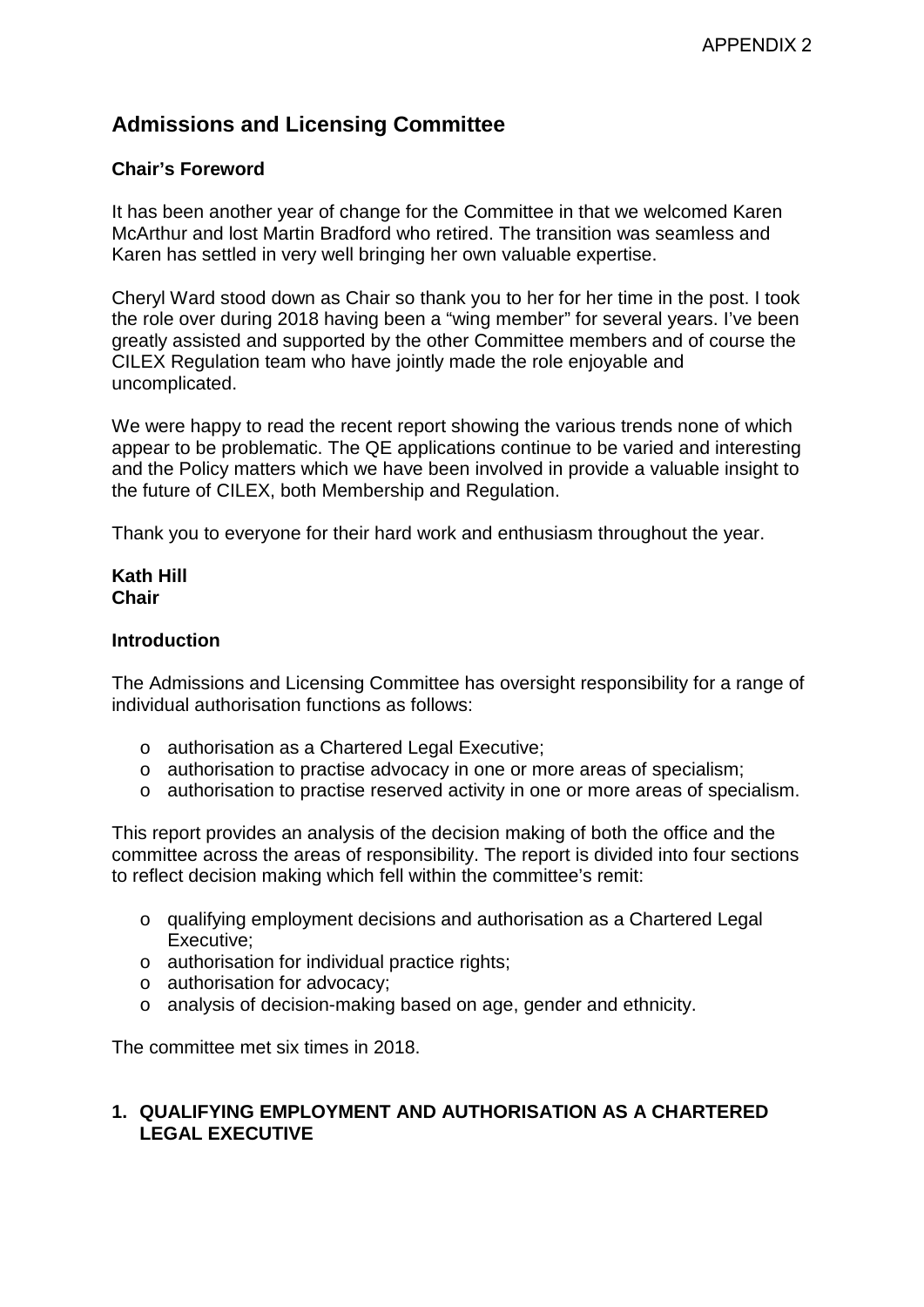Qualification as a Chartered Legal Executive is made up of two parts: three years of qualifying employment, and assessment of competence through submission of a work-based learning portfolio.

In 2018:

- $\triangleright$  910 applications for qualifying employment assessment were processed;
- $\geq$  683 applications for authorisation as a Chartered Legal Executive were processed.

### **Decisions by application type:**

|                              | Approved | <b>Refused</b> | <b>NTOTAL</b> |
|------------------------------|----------|----------------|---------------|
| <b>Qualifying employment</b> | 894      | 16             | 910           |
| <b>Work-based learning</b>   | 681      |                | 683           |
| <b>Total</b>                 | 1575     | 18             | 1593          |

### **Committee decisions by application type:**

The office has delegated authority to decide applications. Where the office is unable to make a decision, this is referred to the committee.

|                              | <b>Approved</b> | Refused | <b>TOTAL</b> |
|------------------------------|-----------------|---------|--------------|
| <b>Qualifying employment</b> | 154             |         |              |
| <b>Work-based learning</b>   |                 |         |              |
| <b>Total</b>                 | 157             |         | 192          |

- $\geq 157$  of the 1,174 applications approved were determined by the committee (10%);
- $\geq$  98% approval decisions made by the committee related to the assessment of work experience as qualifying employment.

# **2. AUTHORISATION TO PRACTISE IN ONE OR MORE RESERVED ACTIVITIES**

CILEx Regulation is able to authorise individuals to practise in one or more reserved activities, subject to applicants meeting the essential knowledge, skills, experience and competence requirements.

In 2018:

- $\geq 11$  applications for authorisation in one or more reserved activities were determined;
- $\geq$  22 new applications were received, with 20 applications deferred until 2019, awaiting further information from the applicant;
- $\triangleright$  the most popular areas of practice were conveyancing and civil litigation, with family litigation, criminal litigation, immigration and probate being less popular with applicants.

No applications were referred to the committee for decision.

# **3 AUTHORISATION TO PRACTISE ADVOCACY**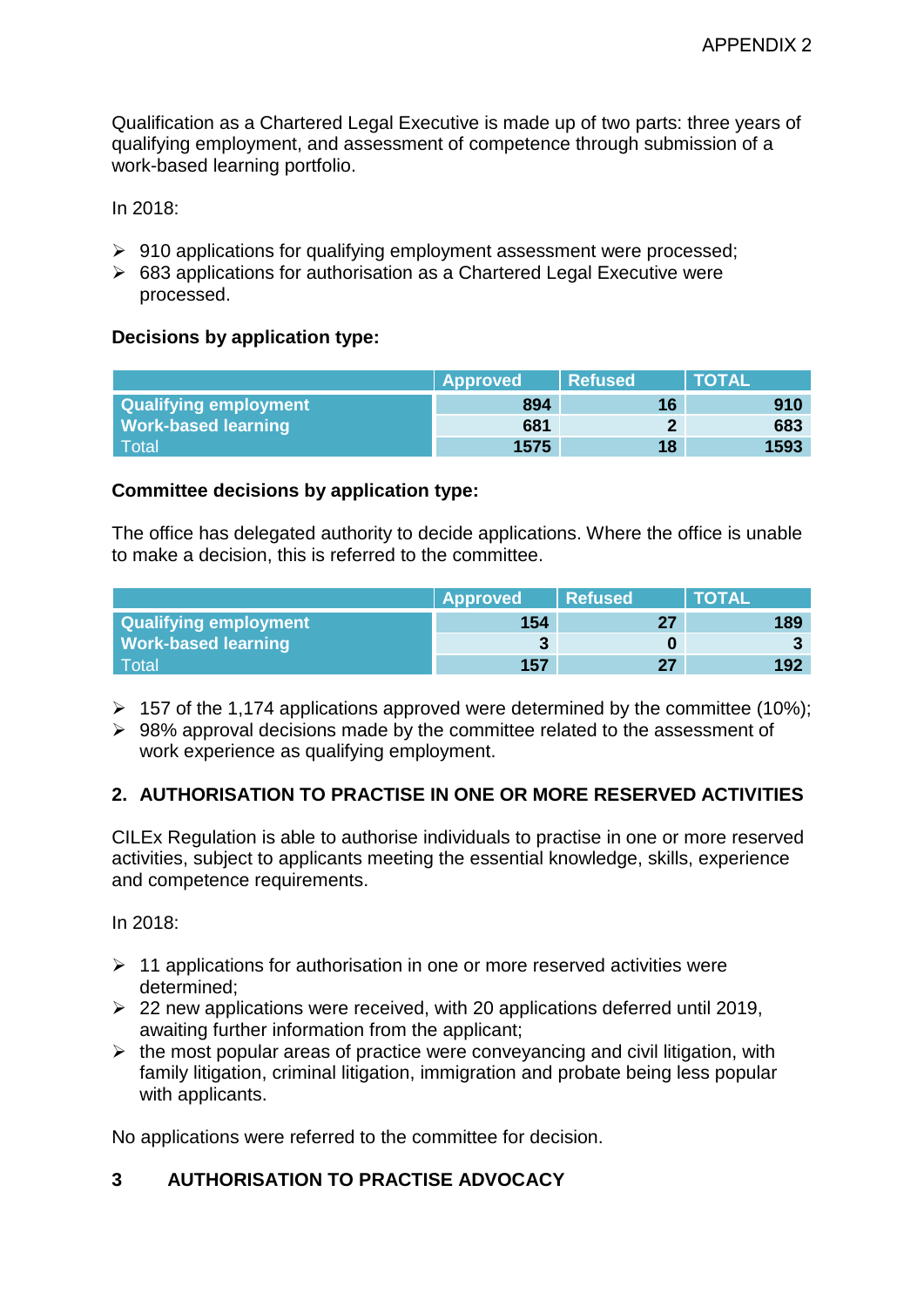CILEx Regulation is able to authorise individuals to practice advocacy in one or more of the following areas of practice; civil proceedings, criminal proceedings or family proceedings, subject to applicants meeting the essential knowledge, skills, experience and competence requirements. There are two parts to the application process:

- $\triangleright$  initial assessment of knowledge, skills and experience which provides the applicant with a certificate of eligibility;
- $\triangleright$  attendance at a six day training course, at the end of which, the applicant is assessed for full competency in advocacy for the relevant proceedings.

In 2018, the following applications for authorisation as an advocate in one or more of the proceedings were processed:

|                                            | <b>Civil</b> | <b>Criminal Family</b> |   | Total |
|--------------------------------------------|--------------|------------------------|---|-------|
| <b>Applications received</b>               | 4            |                        |   | -23   |
| <b>Certificates of Eligibility granted</b> |              | 10                     |   |       |
| <b>Advocacy courses run</b>                |              |                        |   |       |
| <b>Advocates admitted</b>                  |              | 10                     | 6 | 16    |
| <b>Renewals processed</b>                  |              | 14                     | 5 |       |

The following applications were referred to the committee for decision (all were approved):

1 new advocacy application (Family) 5 renewals (3 Criminal, and 2 Family)

# **4 ANALYSIS OF EQUALITY AND DIVERSITY DATA**

We have reviewed the diversity data for individual authorisation applications processed in 2018, in relation to gender, age and ethnicity, to consider the overall [i](#page-6-0)mpact of decision making on a number of groups with protected characteristics<sup>i</sup>. It should be noted that the percentage of refused application as a total of all applications received was very small (1.4%) and therefore findings may be of limited value.

- $\triangleright$  As in previous years, the approvals and refusals by gender reflect the male: female ratio for the CILEx membership as a whole
- $\triangleright$  The majority of applications were again received from applicants aged between 26 and 35
- $\triangleright$  Those aged between 31-35 are most likely to be approved, although higher numbers of declined applications are concentrated in the 26-30 and 36-40 age bands, as the overall number of refusals is small, it is difficult to draw any meaningful information from the data
- $\triangleright$  The majority of applicants were white.

# **Conclusions in relation to equality and diversity data**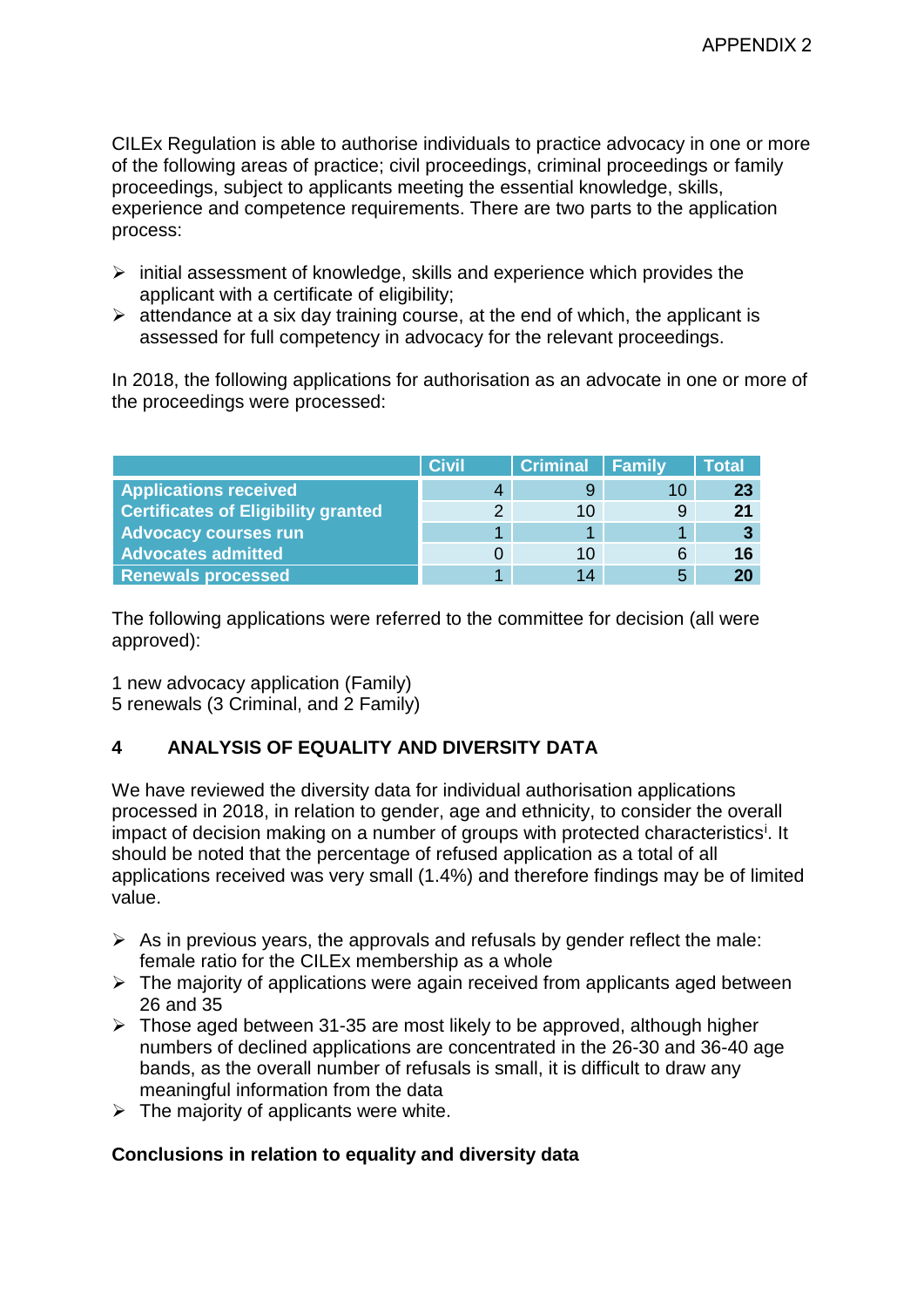- $\triangleright$  In 2018, there is further weak evidence that more applicants from BAME backgrounds are likely to be refused, which reflects the position from 2016. However, it should be noted that the overall refusal rate is very small, therefore the data should be treated with caution.
- $\triangleright$  In 2018, CILEx Regulation commissioned some independent research to determine possible reasons for the disparity between outcomes for BAME and white applicants. This research forms part of the wider education standards work at CILEx Regulation and will be reported as part of the 2019 ALC Annual Report.

# **Gender**

### Approved applications:



Refused Applications: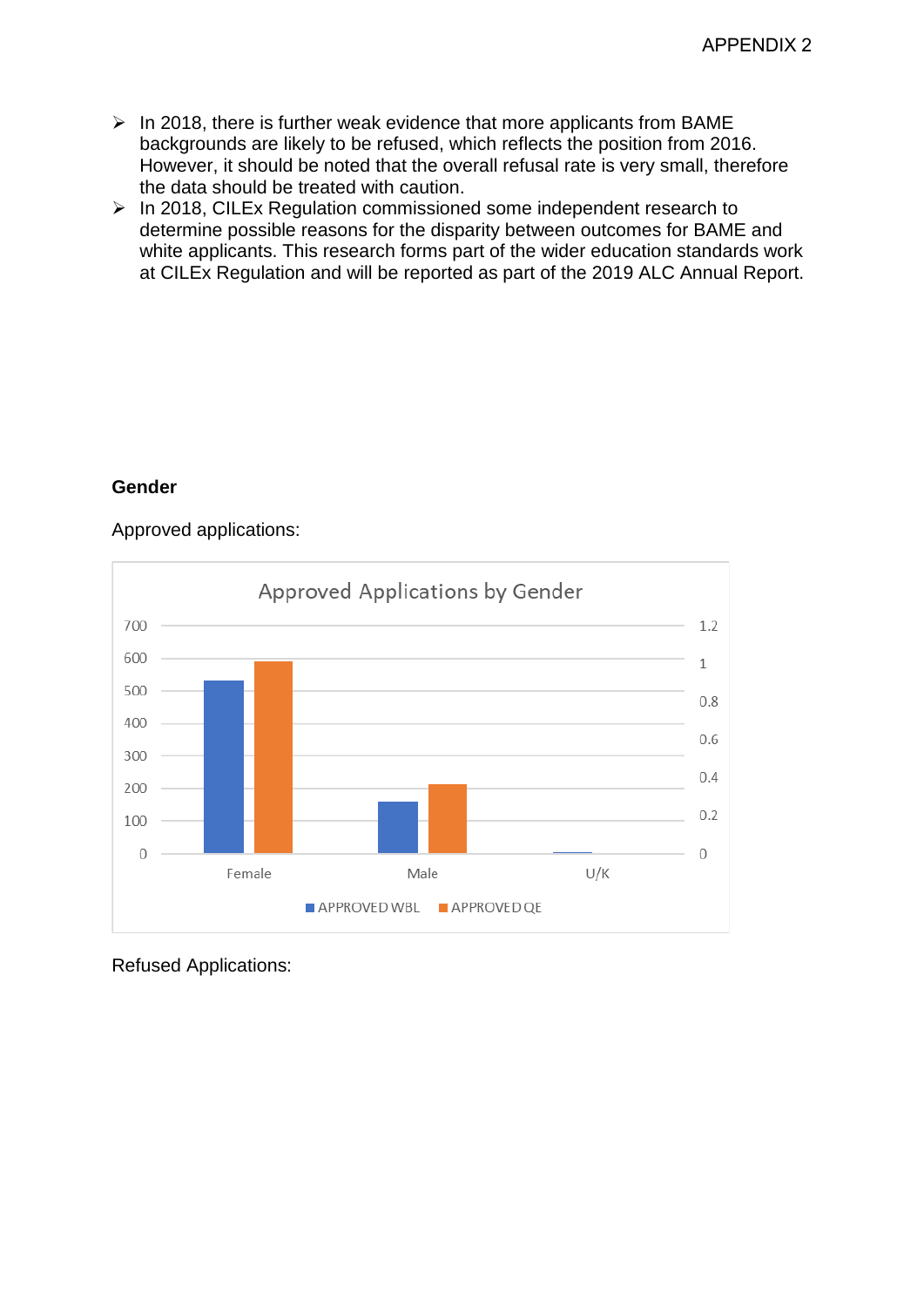

# **Age**

Approved applications:

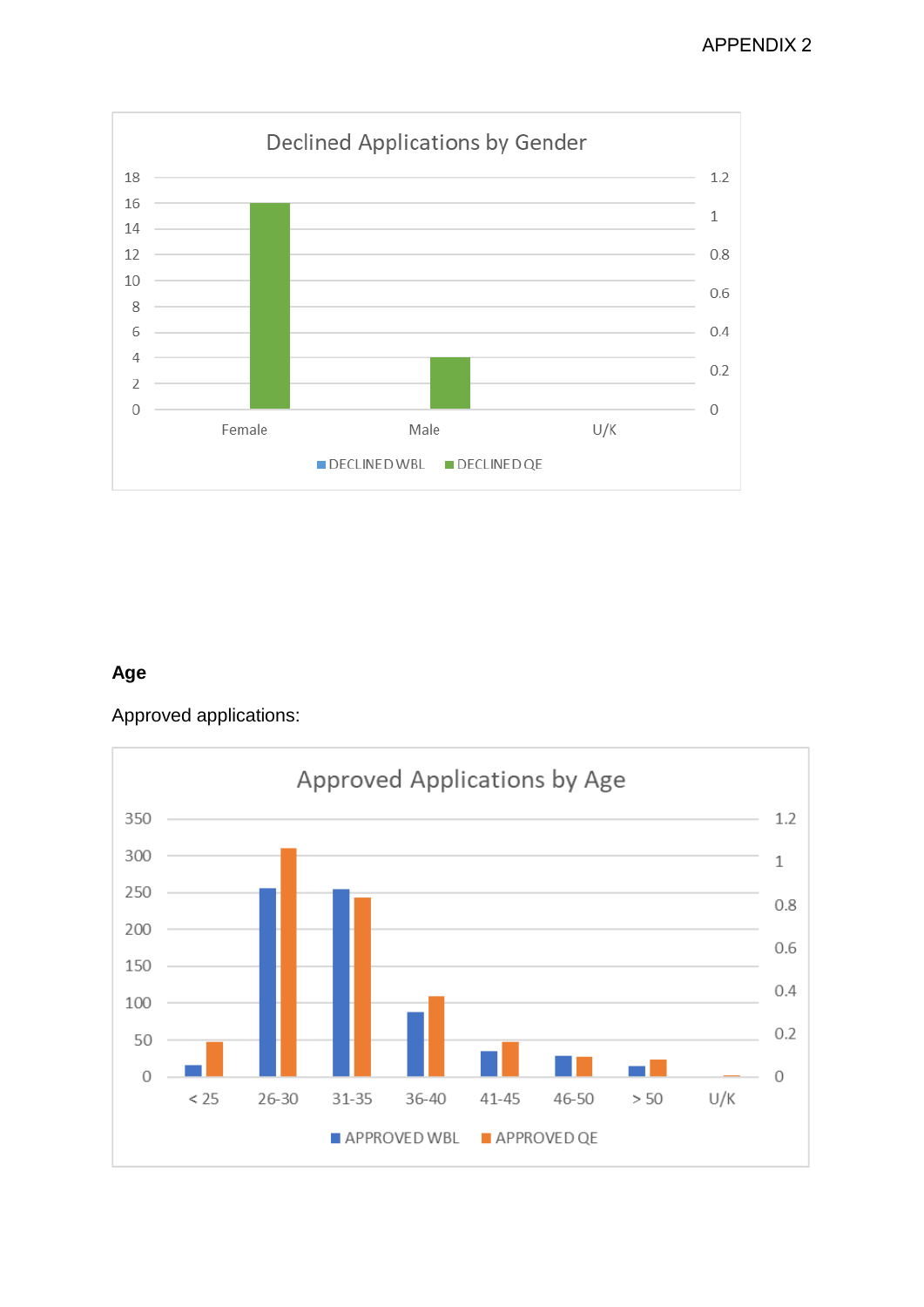# Refused applications:



# **Ethnicity**

Approved applications:

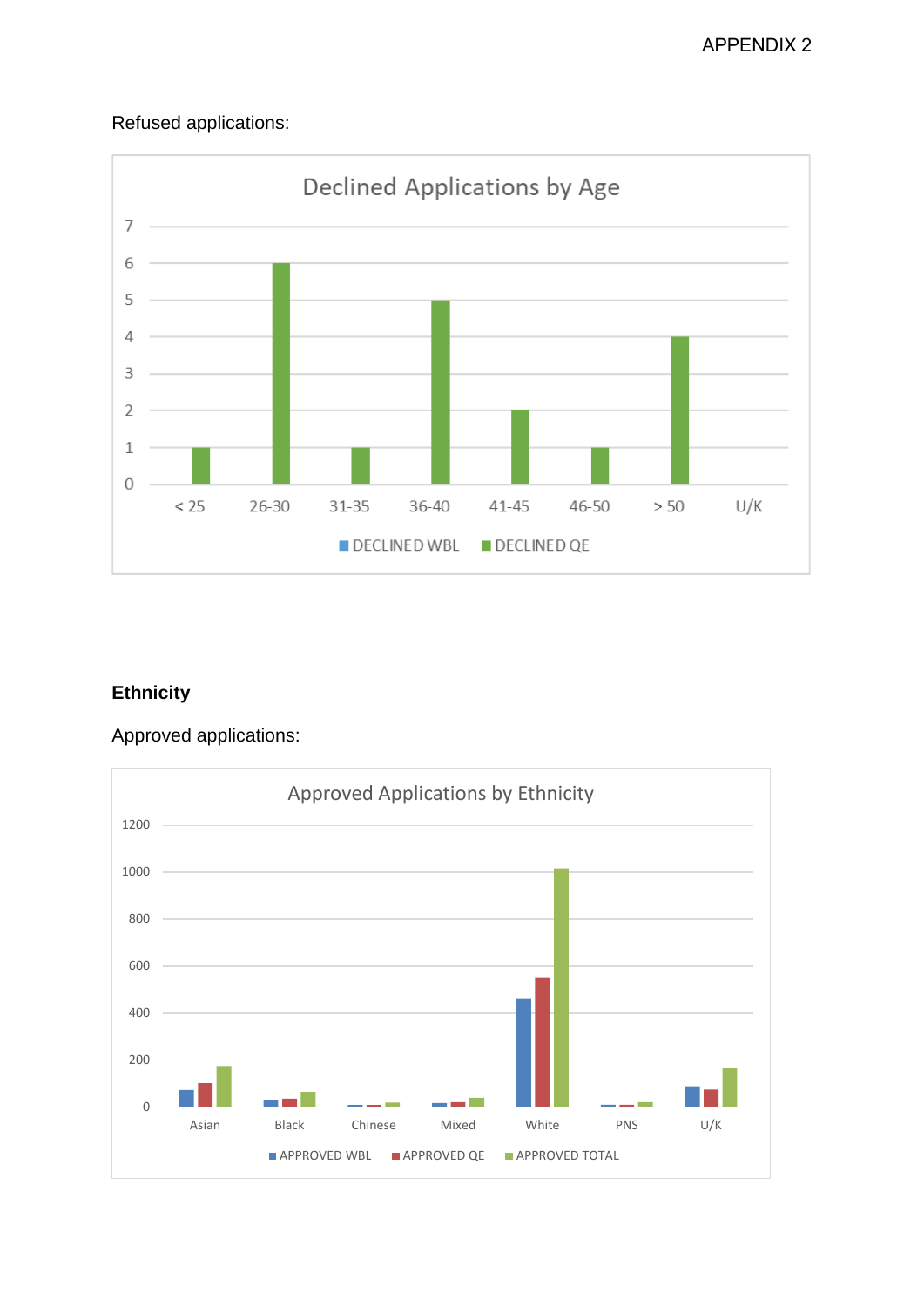# Refused applications:

<span id="page-6-0"></span>